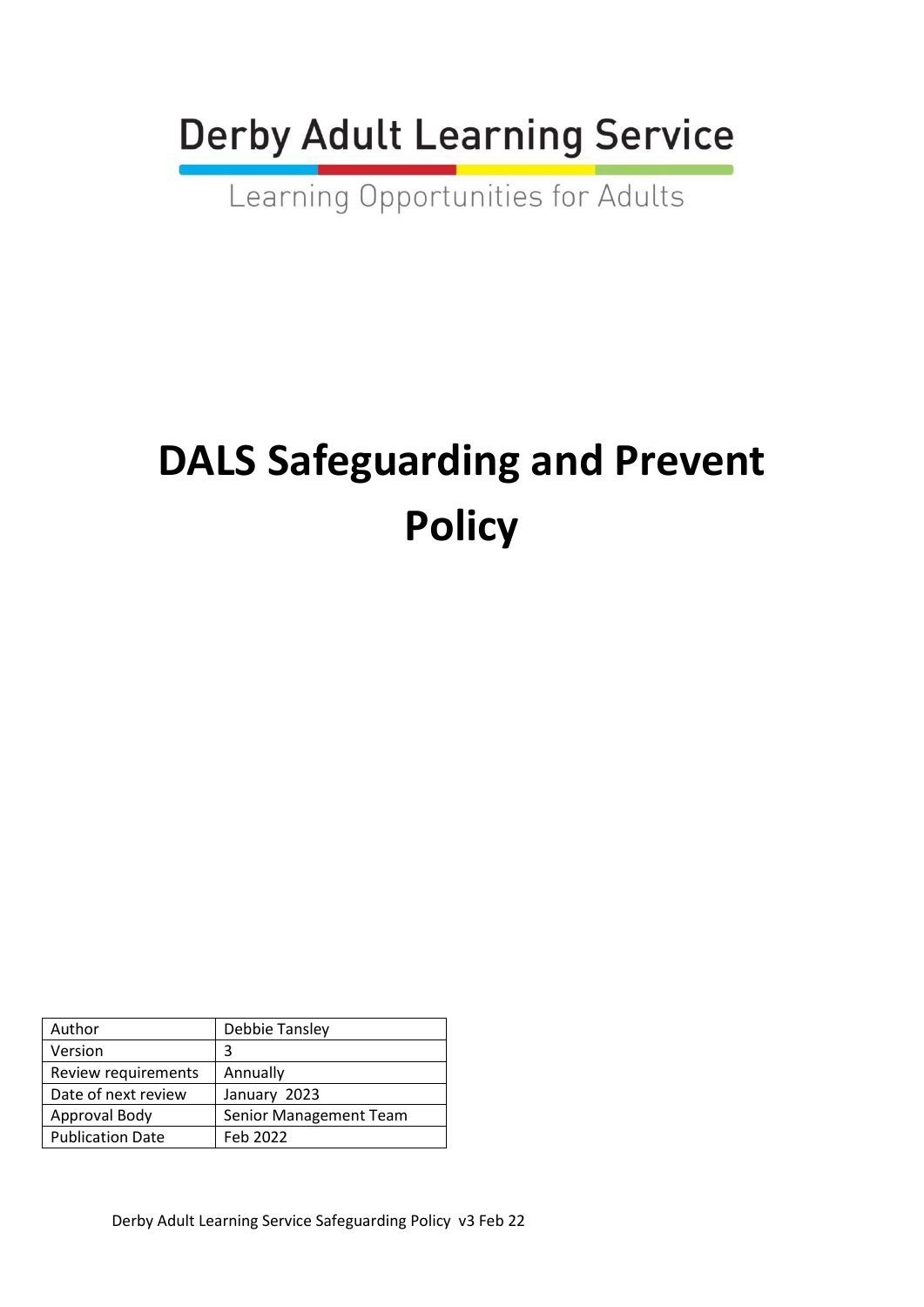## **DALS Safeguarding and Prevent Policy**

Derby Adult Learning Service (DALS) is committed to ensuring a culture of vigilance, and a safe environment for all its service users and staff. DALS works to ensure that safeguarding is an integral part of a whole service approach, with safeguarding, Prevent duty awareness and the integration of 'Fundamental British Values' embedded into both the learner journey and staff practice and experience. The DALS safeguarding team meet termly to review and discuss all relevant matters linked to issues both specific to DALS practice, as well as wider County and national issues.

DALS expects all staff and volunteers to undertake Safeguarding and Prevent duty training, and to update this at least every two years (*see Appendix 1: DALS Mandatory Safeguarding Requirements*). In addition, DALS provides staff and students with regular updates relating to Safeguarding, Prevent, and Fundamental British Values. Resources can be found on the [Quality Portal .](https://en-gb.padlet.com/DALS_Quality/wiu4gwn1v9w7)

This policy will be subject to annual review by the management team.

#### **Safeguarding**

'Safeguarding' relates to the protection of children, young people, and vulnerable adults. A vulnerable adult is defined as a person over the age of 18 'who is or may be in need of community care services by reason of mental or other disability, age or illness; and who is or may be unable to take care of him or herself, or unable to protect him or herself against significant harm or exploitation'.

Safeguarding legislation requires policy, procedure and preventative measures to be in place to protect young people and vulnerable adults from risk of harm. Derby Adult Learning Service (DALS) is committed to contextualizing safeguarding procedures and ensuring best practice, so that service users can work and learn in a safe and supportive environment.

Derby Adult Learning Service (DALS) is committed to a culture of vigilance in which:

- $\checkmark$  We all look out for each other
- $\checkmark$  Everyone understands that 'it could happen here'
- $\checkmark$  Everyone knows how to implement the safeguarding policy and why they have to do it
- $\checkmark$  Everyone accepts their responsibility and accountability for safeguarding
- $\checkmark$  Professional curiosity is encouraged, and challenging others is both acceptable, and practised professionally
- $\checkmark$  Peer on peer abuse is not acceptable
- $\checkmark$  Learners and staff are empowered to safeguard themselves and develop their resilience
- $\checkmark$  Safeguarding is embedded across all aspects of the organisation
- $\checkmark$  Leadership of safeguarding is given at every level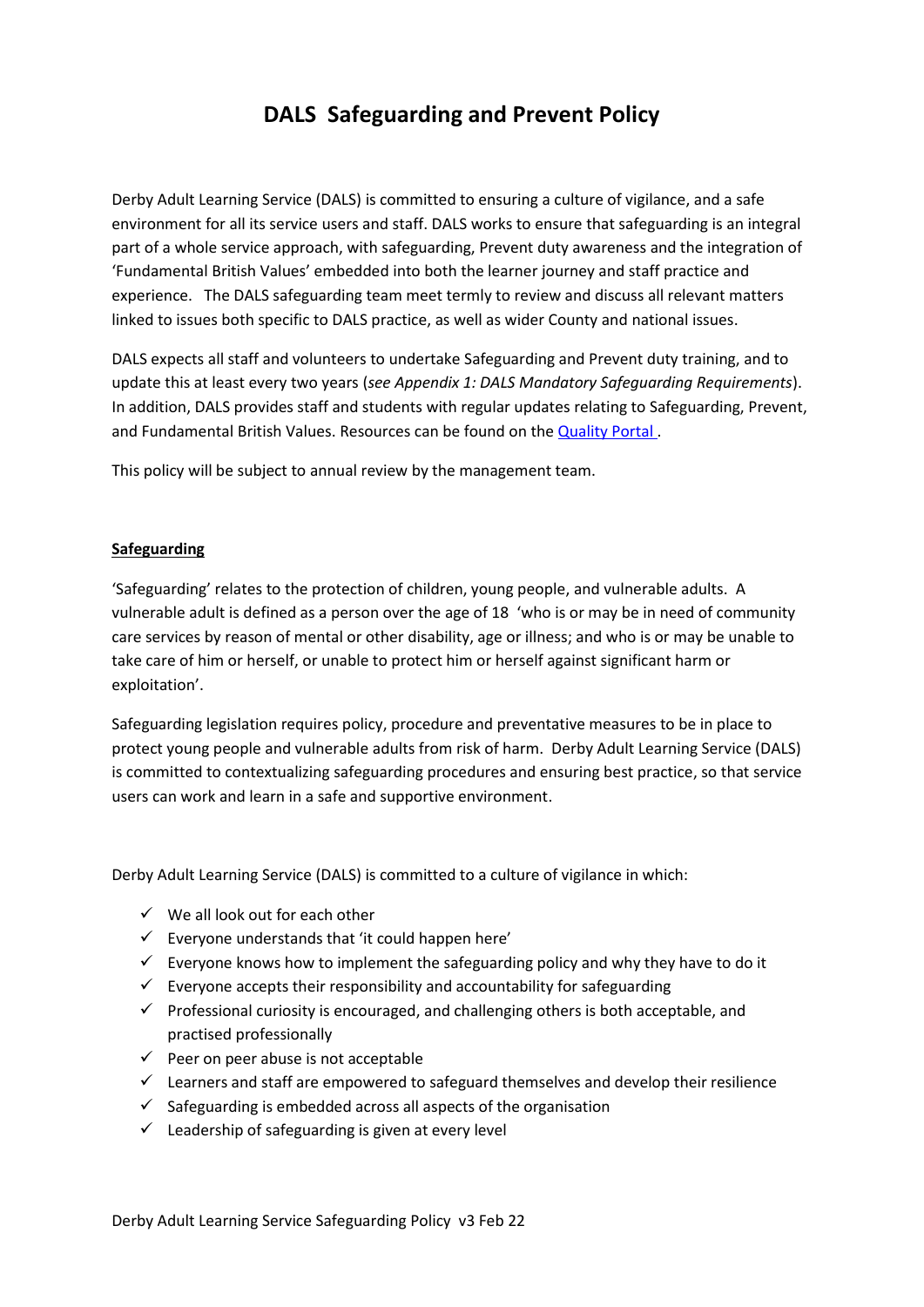Derby Adult Learning Service (DALS), as part of Derby City Council, follows the Derbyshire and Derby Safeguarding Adult Policy and Procedure:

[https://www.derby.gov.uk/health-and-social-care/safeguarding-adults-at-risk/safeguarding](https://www.derby.gov.uk/health-and-social-care/safeguarding-adults-at-risk/safeguarding-vulnerable-adults/)[vulnerable-adults/](https://www.derby.gov.uk/health-and-social-care/safeguarding-adults-at-risk/safeguarding-vulnerable-adults/) 

And the Derbyshire and Derby Safeguarding Children Policy and procedure:

<https://derbyshirescbs.proceduresonline.com/index.htm>

Safeguarding will be included as a standing agenda item on all management team and curriculum meetings. Safeguarding awareness will be incorporated into the DALS training policy at all levels.

#### **Safeguarding Strategy**

Derby Adult Learning Service will ensure:

- Induction procedures and classroom practice promote the 'safe learner', and that learners feel safe.
- When using the internet and email, safety measures are used and understood
- External speakers and events are appropriately risk assessed to safeguard learners
- Students on work placement with us (e.g. student teachers) have appropriate clearance from their university or parent provider
- **E** Communication Support Workers not employed by DALS and any volunteers provided by partner organisations supporting DALS staff/students (e.g. as part of Access to Work, or a community project at a partners location) are either fully chaperoned or provide their DBS
- Ensure that the following personnel have current DBS clearance (see also appendices 7)
	- *All Tutors and Assessors teaching on and off site*
	- *The Crèche team*
	- *Support Workers, DALS Volunteers, and the Learning Support Organiser*
	- *The Information, Advice and Guidance (Careers) team and team leader*
	- *All Curriculum Managers*
	- *The Senior Management Team*
	- *The MIS and Exams team*
	- *The Administration teams*
- **E** Ensure anyone working for or on behalf of DALS adopt the Safeguarding guidelines in this document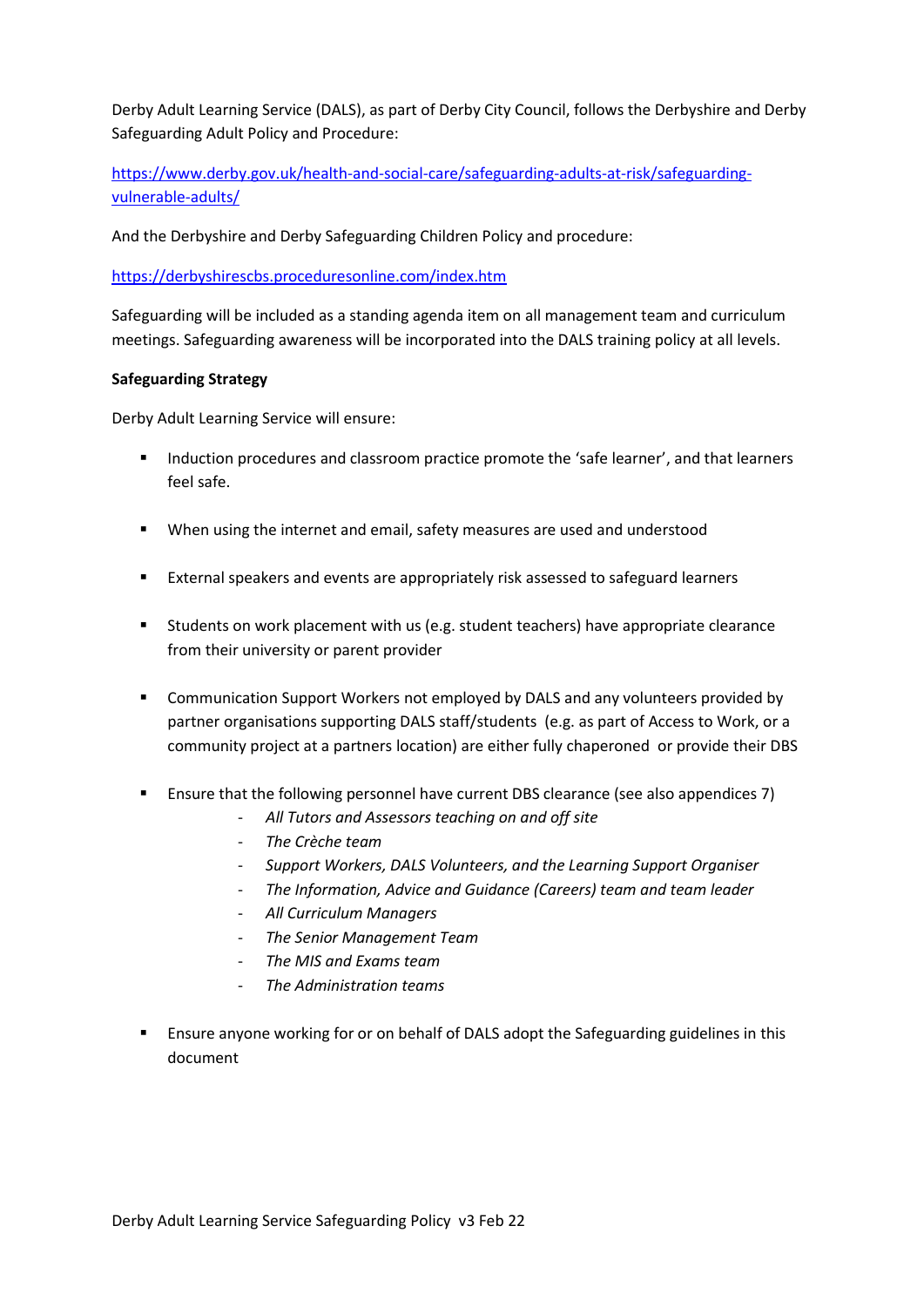- Take a proactive approach and all reasonable measures to ensure risk of harm to children, young people, adults, students and staff is minimised by appropriate:
	- *Risk assessment*
	- *Health & Safety Procedures*
	- *Staff selection, recruitment, supervision, and training*
	- *Response to and reporting of concerns and incidents*
	- *Regular supervision of and 'one to one' with work based learners (apprentices)*
	- *Ensure delivery staff of any apprentices under 18 are aware of the extent of risk of sexual abuse in education settings and have support measures in place*

#### **Prevent**

Prevent is about safeguarding people and communities from the threat of terrorism, radicalisation, and extremism. The current threat from terrorism and other violent extremism requires us all to look out for activity or behaviour which appears out of place in normal day to day life, and to report it. The Prevent duty is not about preventing students from having political or religious views, but about supporting them to view them in non-extremist ways. Essentially, Prevent is safeguarding children and adults, and providing early intervention to protect and divert people away from being drawn into extremist, terrorist and radicalisation activity.

Derby Adult Learning Service (DALS), as part of Derby City Council, works closely with our Derby City Prevent team, and the East Midlands Regional Prevent Coordinator, to ensure the current threat levels and guidance are responded and adhered to:

- Sam Slack (East Midlands Regional Prevent Coordinator) [sam.slack@education.gov.uk](mailto:sam.slack@education.gov.uk)
- Local Authority Prevent team: [Kyle.Hudson@derby.gov.uk](mailto:Kyle.Hudson@derby.gov.uk)  07867 461846. [purjinder.gill@derby.gov.uk](mailto:purjinder.gill@derby.gov.uk) - 07812 301218.

#### **Prevent Strategy**

Derby Adult Learning Service will:

- **•** Promote and exemplify Fundamental British Values by allowing democracy and individual liberty through student voice *(e.g. surveys and in-class discussions and choices),* and freedom of speech, tolerance and respect for the opinions of others *(for example through class discussion and debate within the parameters of responsibility and legislation around equality, human rights, safety, and community cohesion)*.
- Provide an ethos and a curriculum delivery which upholds core values of shared responsibility, wellbeing, equality and diversity, and understanding, and which builds resilience.
- Ensure all staff, volunteers and apprentice managers/supervisors understand what is meant by radicalisation and extremism, recognise indicators of vulnerability, are vigilant, duly report concerns, and do not jump to conclusions.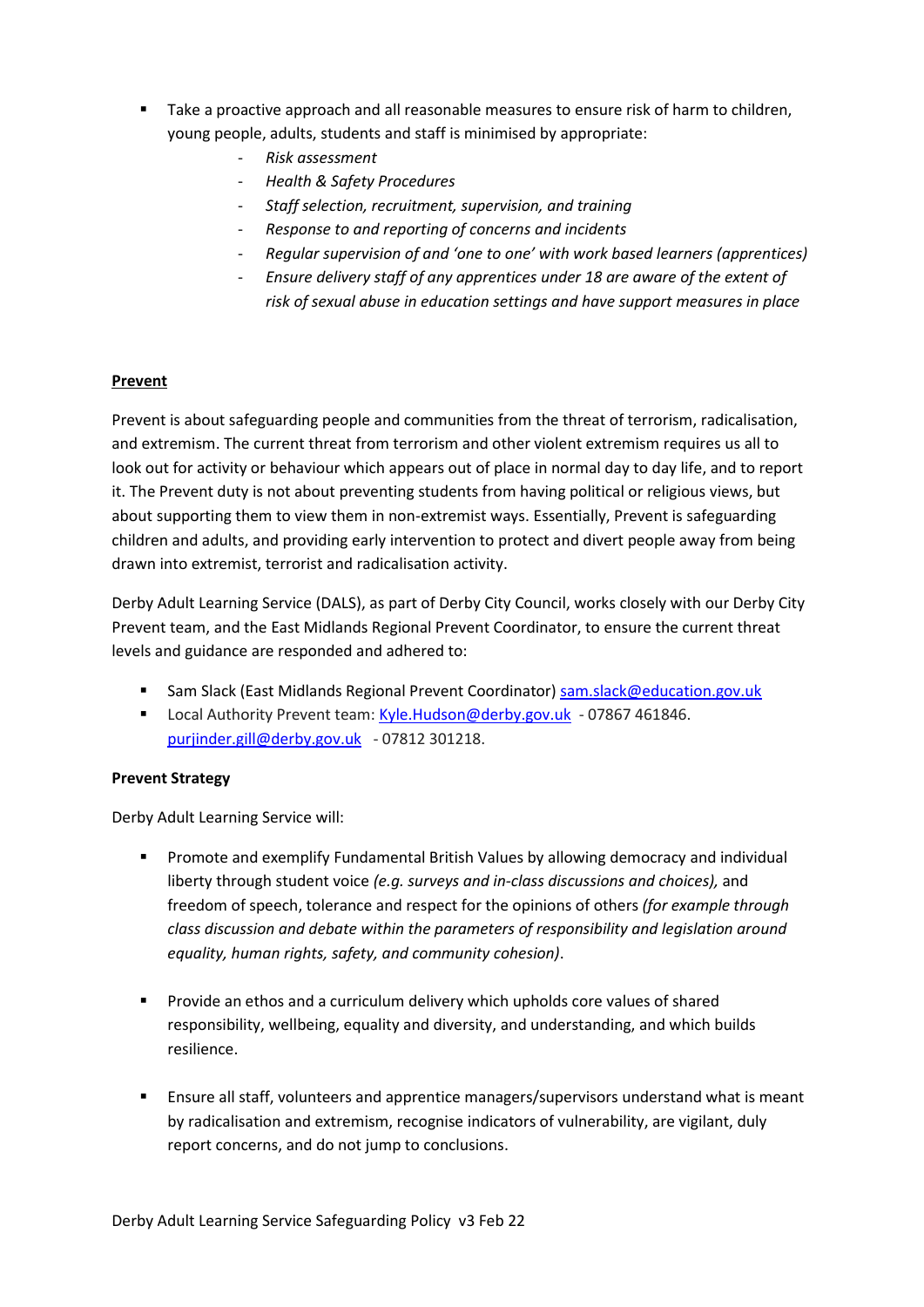- Ensure all staff, volunteers and apprentice managers/supervisors know what to do if they have any concerns that a learner may be at risk of radicalisation or involvement in terrorism, or they suspect somebody of influencing a vulnerable person.
- Ensure Internet Safety through staff and student induction and class activity on safer internet use, along with effective filtering and monitoring systems ('Cisco Umbrella'), to block inappropriate sites and material, limit exposure to risks around internet content, and report on attempts to access such material.
- Ensure that external speakers and events are appropriately risk assessed to safeguard learners
- Ensure any fundraising undertaken by staff/students as part of DALS activity is checked and approved by a manager to ensure the benefactors are both legitimate and approved, avoiding any inadvertent funding of terrorist groups or activity
- **E** Ensure apprentices have regular check ins from their apprenticeship tutor(s) to ensure that both workplace visits and one to ones review the health, safety and wellbeing of each apprentice and strengthen learner voice in the event of a concern.
- Monitor risk, work in partnership with agencies, and access the range of support, information and intelligence available to identify and reduce the spread of extremist influences, and to identify and report concerns.

#### **Responsibility for Reporting and Recording Safeguarding and Prevent Concerns**

It is the responsibility of all staff and volunteers working with children, young people and adults to recognise and report concerns using DALS reporting procedures (See Appendix 3 and 4). Th[e DALS](http://dcc-otcs/otcs/cs.exe/link/150632464)  [Safeguarding Concerns Log](http://dcc-otcs/otcs/cs.exe/link/150632464) is updated with any matter reported, and is audited termly to ensure matters are suitably detailed and closed off.

#### **Derby Adult Learning Service Safeguarding Contacts:**

Call the Designated Safeguarding Phone line, which alerts the whole safeguarding team. The safeguarding officer on duty will answer:

## **01332 956380**

| Designated Safeguarding Lead - Debbie Tansley        |
|------------------------------------------------------|
| Deputy Designated Safeguarding Lead - Heather Pawley |
| Safeguarding Officer - Surbjit Sall                  |
| Safeguarding Officer - Debbie Owen                   |

Derby Adult Learning Service Safeguarding Policy v3 Feb 22